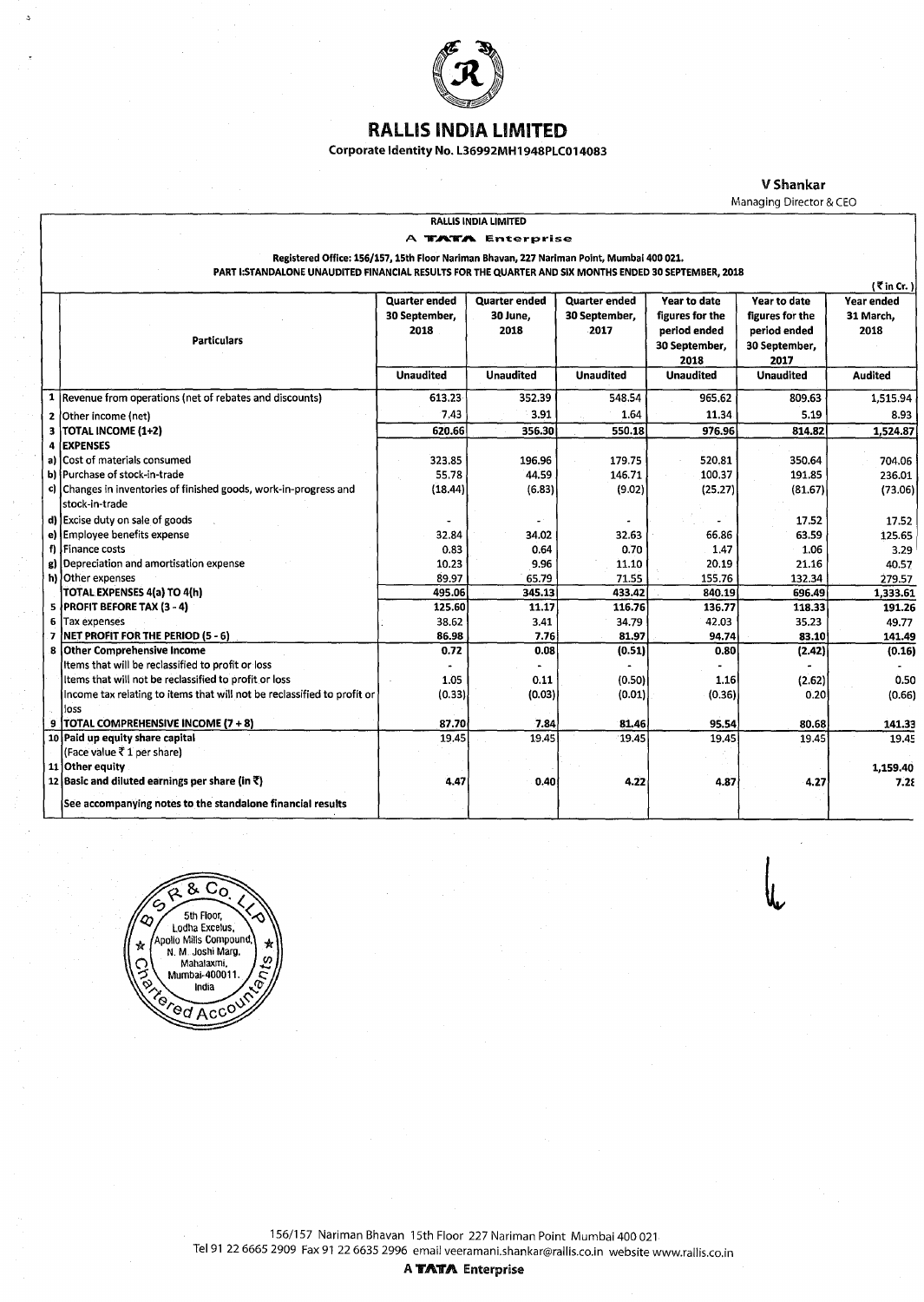

# **RALLIS INDIA LIMITED**

| PART II: STANDALONE UNAUDITED BALANCE SHEET AS AT 30 SEPTEMBER, 2018<br><b>Particulars</b><br><b>ASSETS</b><br><b>Non-current assets</b>              | As at<br>30 September,<br>2018 | As at<br>31 March,   |
|-------------------------------------------------------------------------------------------------------------------------------------------------------|--------------------------------|----------------------|
|                                                                                                                                                       |                                |                      |
|                                                                                                                                                       |                                |                      |
|                                                                                                                                                       |                                |                      |
|                                                                                                                                                       |                                | 2018                 |
|                                                                                                                                                       | <b>Unaudited</b>               | <b>Audited</b>       |
|                                                                                                                                                       |                                |                      |
|                                                                                                                                                       |                                |                      |
| a)Property, plant and equipment                                                                                                                       | 334.66                         | 342.75               |
| b)Capital work-in-progress                                                                                                                            | 8.23                           | 12.06                |
| c)Investment property                                                                                                                                 | 5.54                           | 5.58                 |
| d) Other Intangible assets                                                                                                                            | 2.38                           | 2.53                 |
| e)Intangible assets under development                                                                                                                 | 11.79                          | 12.62                |
| f)Financial assets                                                                                                                                    |                                |                      |
| i)Investments                                                                                                                                         | 309.55                         | 309.55               |
| ii)Loans                                                                                                                                              | 4.93                           | 3.85                 |
| iii) Other financial assets                                                                                                                           | 0.21                           | 0.59                 |
| g)Income-tax assets (Net)                                                                                                                             | 62.50                          | 62.50                |
| h)Other non-current assets                                                                                                                            | 31.04                          | 32.60                |
| <b>Total non-current assets</b>                                                                                                                       | 770.83                         | 784.63               |
| <b>Current assets</b>                                                                                                                                 |                                |                      |
| a)Inventories                                                                                                                                         | 394.87                         | 374.86               |
| b)Financial assets                                                                                                                                    |                                |                      |
| i)Investments                                                                                                                                         | 28.35                          | 80.14                |
| ii)Trade receivables                                                                                                                                  | 601.01                         | 365.33               |
| iii)Cash and cash equivalents                                                                                                                         | 30.44                          | 2.73                 |
| iv) Bank Balances other than (iii) above                                                                                                              | 3.37                           | 2.97                 |
| v) Other financial assets                                                                                                                             | 4.27                           | 5.51                 |
| c)Other current assets                                                                                                                                | 102.72                         | 104.63               |
|                                                                                                                                                       | 1,165.03                       | 936.17               |
|                                                                                                                                                       |                                |                      |
| Assets classified as held for sale                                                                                                                    | 12.65                          | 12.65                |
| Total current assets                                                                                                                                  | 1,177.68                       | 948.82               |
| <b>Total assets</b>                                                                                                                                   | 1,948.51                       | 1,733.45             |
|                                                                                                                                                       |                                |                      |
| <b>EQUITY AND LIABILITIES</b>                                                                                                                         |                                |                      |
| Equity                                                                                                                                                |                                | 19.45                |
| a)Equity share capital                                                                                                                                | 19.45                          |                      |
| b)Other equity<br><b>Total equity</b>                                                                                                                 | 1,196.34<br>1,215.79           | 1,159.40<br>1,178.85 |
|                                                                                                                                                       |                                |                      |
| <b>Liabilities</b>                                                                                                                                    |                                |                      |
| Non-current liabilities                                                                                                                               |                                |                      |
| a)Financial liabilities                                                                                                                               |                                |                      |
| <b>Borrowings</b>                                                                                                                                     | 16.21                          | 17.91                |
| b)Provisions                                                                                                                                          | 14.12                          | 14.32                |
| c)Deferred tax liabilities (Net)                                                                                                                      | 36.66                          | 40.53                |
| Total non-current liabilities                                                                                                                         | 66.99                          | 72.76                |
| <b>Current liabilities</b>                                                                                                                            |                                |                      |
| a)Financial liabilities                                                                                                                               |                                |                      |
| i)Borrowings                                                                                                                                          | 19.58                          | 0.15                 |
| ii)Trade and other payables                                                                                                                           |                                |                      |
| -total outstanding dues of micro enterprises and small enterprises                                                                                    | 9.42                           | 4.81                 |
| -total outstanding dues of creditors other than micro enterprises                                                                                     | 493.92                         | 363.83               |
| 6800<br>and small enterprises                                                                                                                         |                                |                      |
| iii)Other financial liabilities                                                                                                                       | 96.34                          | 77.37                |
| 5th Floor,<br>∕⊘<br>Lodha Excelus,<br>b) ther current liabilities                                                                                     | 19.32                          | 19.59                |
| Apollo Mills Compound,<br>★<br><b>A</b> Provisions                                                                                                    | 13.16                          | 13.80                |
| N. M. Joshi Marg,<br>(@)္Mcome-tax liabilities (Net)                                                                                                  | 13.99                          | 2.29                 |
|                                                                                                                                                       | 665.73                         | 481.84               |
|                                                                                                                                                       | 732.72                         | 554.60               |
|                                                                                                                                                       | 1,948.51                       | 1,733.45             |
| Mahalaxmi, Mahalaxmi, Mumbai-400011.<br>Mumbai-400011. Total current liabilities<br>CO ACCOUNTOtal liabilities<br><b>Total equity and liabilities</b> |                                |                      |

156/157 Nariman Bhavan 15th Floor 227 Nariman Point Mumbai 400 021 Tel 91 22 6665 2700 Fax 91 22 6665 2847 website www.rallis.co.in Corporate Identity No. L36992MH 1948PLC014083